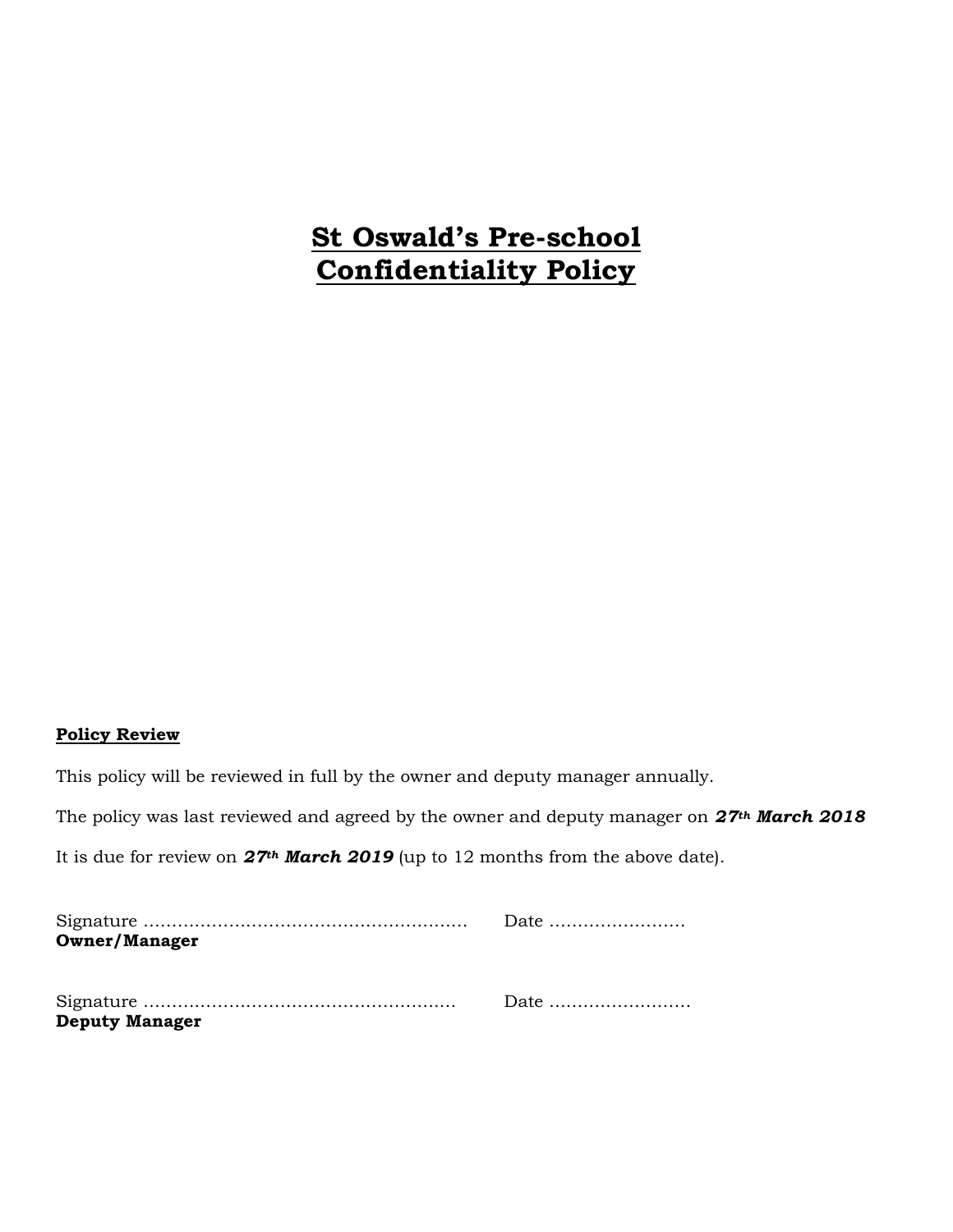## **Statement of Intent**

It is our intention to respect the privacy of children and their parents and carers, while ensuring that they access high quality early years' care and education in our setting.

## **Aim**

We aim to ensure that all parents and carers can share their information in the confidence that it will only be used to enhance the welfare of their children.

# **Methods**

We keep two kinds of records on children attending our setting:

## **Personal Records**

These include registration and admission forms, signed consents and correspondence concerning the child or family, reports or minutes from meetings concerning the child from other agencies, an ongoing record of relevant contact with parents, and observations by staff on any confidential matter involving the child such as developmental concerns or child protection matters.

These confidential records are stored in a lockable room and are kept secure by the person in charge in a suitably safe place.

Parents have access (in accordance with the access to records procedure) to the files and records of their own children but do not have access to information about any other child.

Staff will not discuss personal information given by parents with other members of staff, except where it affects planning for the child's needs. Staff induction includes an awareness of the importance of confidentiality in the role of the key person.

#### **Development Records**

These include observations of children in the setting, samples of their work, summary development reports and records of achievement.

They are usually kept securely at pre-school and can be accessed and contributed to by staff, the child and the child's parents.

#### **Other Records**

Issues to do with the employment of staff, whether paid or unpaid, remain confidential to the people directly involved with making personnel decisions.

Students or volunteers are advised of our confidentiality policy and are required to respect it.

#### **Access to Personal Records**

Parents may request access to any records held on their child and family following the procedure below, in accordance with the Data Protection Act (1998) and Freedom of Information Act (2000).

Any request to see the child's personal file by a parent or person with parental responsibility must be made in writing to the setting leader/manager.

The setting commits to providing access within 14 days-although this may be extended.

All relevant third parties are written to, stating that a request for disclosure has been received and asking for permission to disclose to the person requesting it. A copy of these letters is retained in the file. Third parties include all family members who may be referred to in the records.

Third parties also include workers from any other agency, including social services, the health authority, etc. It is usual for agencies to refuse consent to disclose, preferring to go directly to the parents/carers.